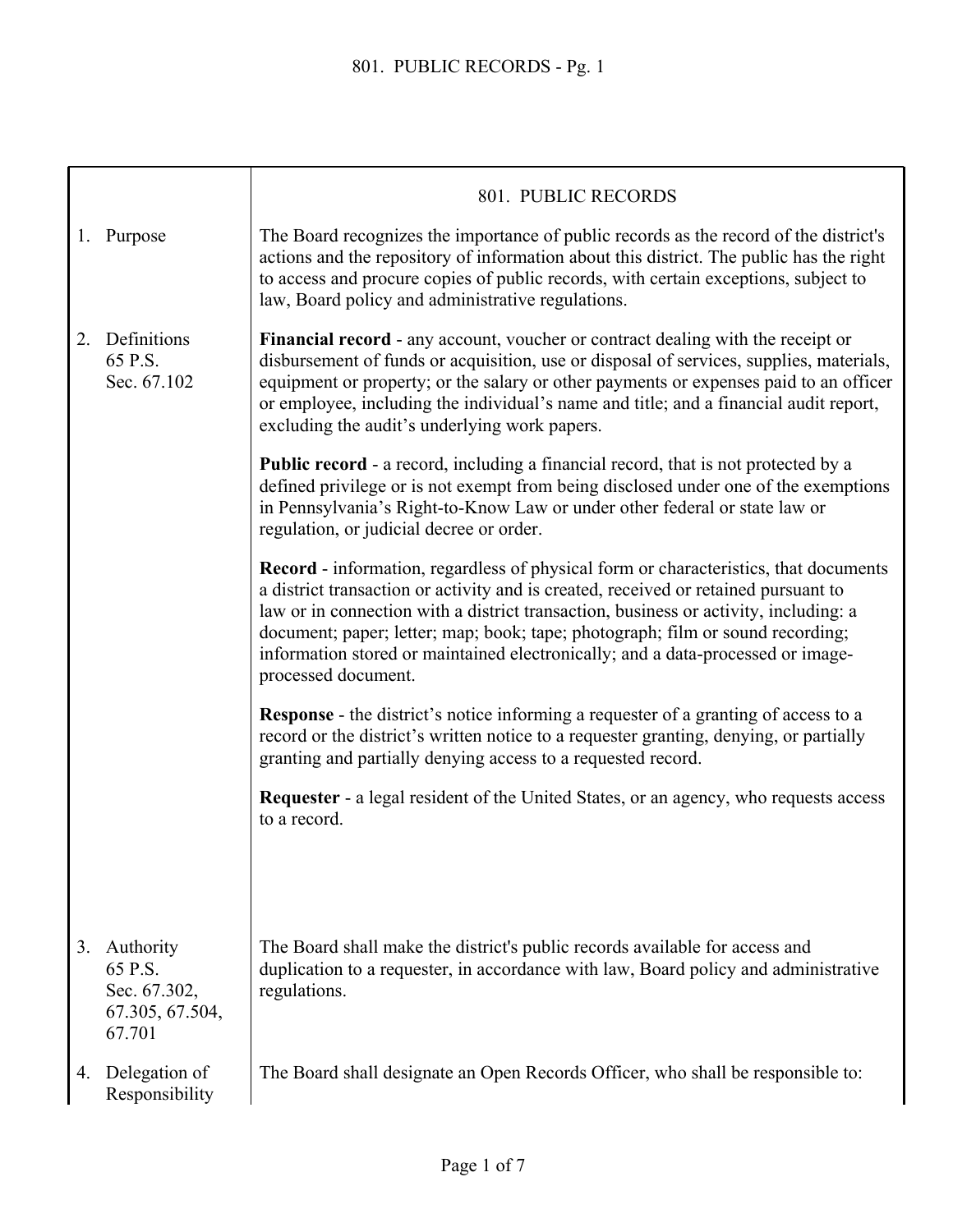|    | 65 P.S.                              |                                                                                                                                                                                                                                 |
|----|--------------------------------------|---------------------------------------------------------------------------------------------------------------------------------------------------------------------------------------------------------------------------------|
|    | Sec. 67.502                          | 1. Receive written requests for access to records submitted to the district.                                                                                                                                                    |
|    |                                      | 2. Review and respond to written requests in accordance with law, Board policy<br>and administrative regulations.                                                                                                               |
|    |                                      | 3. Direct requests to other appropriate individuals in the district or in another<br>agency.                                                                                                                                    |
|    |                                      | Track the district's progress in responding to requests.<br>4.                                                                                                                                                                  |
|    |                                      | Issue interim and final responses to submitted requests.<br>5.                                                                                                                                                                  |
|    |                                      | Maintain a log of all record requests and their disposition.<br>6.                                                                                                                                                              |
|    |                                      | Ensure district staff are trained to perform assigned job functions relative to<br>requests for access to records.                                                                                                              |
|    | 65 P.S.                              | Upon receiving a request for access to a record, the Open Records Officer shall:                                                                                                                                                |
|    | Sec. 67.502,<br>67.901, 67.1101      | 1. Note the date of receipt on the written request.                                                                                                                                                                             |
|    |                                      | Compute and note on the written request the day on which the five-day period<br>2.<br>for response will expire.                                                                                                                 |
|    |                                      | Maintain an electronic or paper copy of the written request, including all<br>3.<br>documents submitted with the request, until the request has been fulfilled.                                                                 |
|    |                                      | 4. If the written request is denied, maintain the written request for thirty (30) days<br>or, if an appeal is filed, until a final determination is issued or the appeal is<br>deemed denied.                                   |
| 5. | Guidelines<br>65 P.S.<br>Sec. 67.701 | Requesters may access and procure copies of the public records of the district during<br>the regular business hours of the administration offices.                                                                              |
|    |                                      | A requester's right of access does not include the right to remove a record from the<br>control or supervision of the Open Records Officer.                                                                                     |
|    | 65 P.S.<br>Sec. 67.302               | The district shall not limit the number of records requested.                                                                                                                                                                   |
|    | 65 P.S.<br>Sec. 67.705               | When responding to a request for access, the district is not required to create a<br>record that does not exist nor to compile, maintain, format or organize a record in a<br>manner which the district does not currently use. |
|    | 42 U.S.C.                            | Information shall be made available to individuals with disabilities in an appropriate                                                                                                                                          |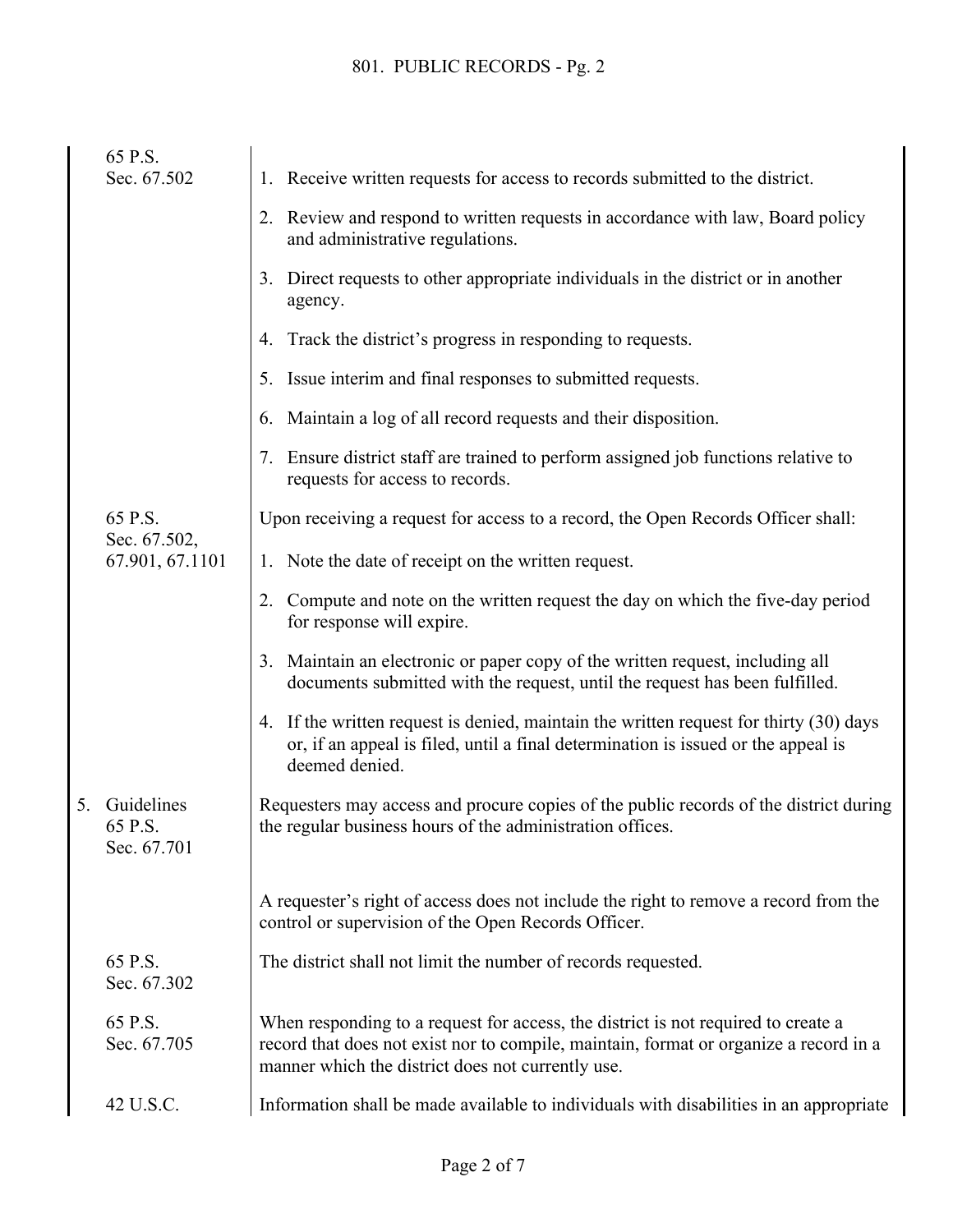| Sec. 12132<br><b>28 CFR</b><br>Sec. 35.160,<br>35.164 | format, upon request and with sufficient advance notice.                                                                                                                       |
|-------------------------------------------------------|--------------------------------------------------------------------------------------------------------------------------------------------------------------------------------|
| 65 P.S.<br>Sec. 67.504,                               | The district shall post at the administration office and on the district's web site, if the<br>district maintains a web site, the following information:                       |
| 67.505                                                | Contact information for the Open Records Officer.<br>1.                                                                                                                        |
|                                                       | Contact information for the state's Office of Open Records or other applicable<br>2.<br>appeals officer.                                                                       |
|                                                       | The form to be used to file a request, with a notation that the state Office of<br>3.<br>Open Records form may also be used if the district decides to create its own<br>form. |
|                                                       | 4. Board policy, administrative regulations and procedures governing requests for<br>access to the district's public records.                                                  |
|                                                       | <b>Request For Access</b>                                                                                                                                                      |
| 65 P.S.<br>Sec. 67.504,<br>67.505, 67.703             | A written request for access to a public record shall be submitted on the required<br>form(s) and addressed to the Open Records Officer.                                       |
|                                                       | Written requests may be submitted to the district in person, by mail, to a designated<br>facsimile machine, and to a designated e-mail address.                                |
| 65 P.S.<br>Sec. 67.701,                               | Each request must include the following information:                                                                                                                           |
| 67.703                                                | Identification or description of the requested record, in sufficient detail.<br>1.                                                                                             |
|                                                       | Medium in which the record is requested.<br>2.                                                                                                                                 |
|                                                       | Name and address of the individual to receive the district's response.<br>3.                                                                                                   |
| 65 P.S.<br>Sec. 67.703                                | The district shall not require an explanation of the reason for the request or the<br>intended use of the requested record, unless otherwise required by law.                  |
|                                                       | <b>Fees</b>                                                                                                                                                                    |
| 65 P.S.<br>Sec. 67.1307                               | The Board shall approve and the district shall keep current a list of reasonable fees<br>relative to requests for public records.                                              |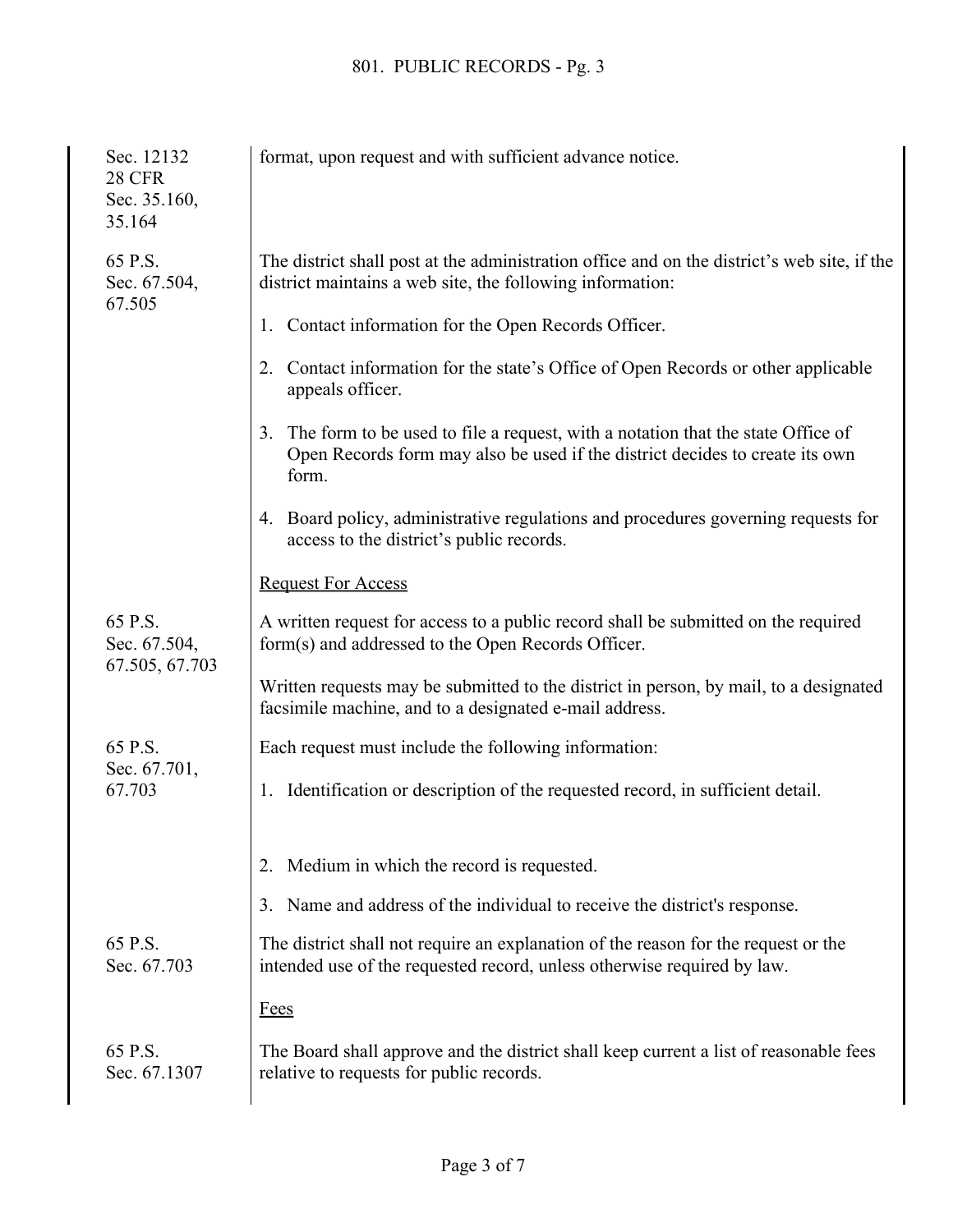| 65 P.S.<br>Sec. 67.1307           | No fee may be imposed for review of a record to determine whether the record is<br>subject to access under law.                                                                                                                                                                                                                                                                                                                                                                                             |
|-----------------------------------|-------------------------------------------------------------------------------------------------------------------------------------------------------------------------------------------------------------------------------------------------------------------------------------------------------------------------------------------------------------------------------------------------------------------------------------------------------------------------------------------------------------|
| 65 P.S.<br>Sec. 67.1307           | Prior to granting access, the district may require prepayment of estimated fees when<br>the fees required to fulfill the request are expected to exceed \$100.                                                                                                                                                                                                                                                                                                                                              |
| 65 P.S.<br>Sec. 67.1307           | The Superintendent may waive duplication fees when the requester duplicates the<br>record or the Superintendent deems it is in the public interest to do so.                                                                                                                                                                                                                                                                                                                                                |
|                                   | <b>Response To Request</b>                                                                                                                                                                                                                                                                                                                                                                                                                                                                                  |
| 65 P.S.<br>Sec. 67.502,<br>67.702 | District employees shall be directed to forward requests for access to public records<br>to the Open Records Officer.                                                                                                                                                                                                                                                                                                                                                                                       |
| 65 P.S.<br>Sec. 67.901            | Upon receipt of a written request for access to a record, the Open Records Officer<br>shall determine if the requested record is a public record and if the district has<br>possession, custody or control of that record.                                                                                                                                                                                                                                                                                  |
| 65 P.S.<br>Sec. 67.901            | The Open Records Officer shall respond as promptly as possible under the existing<br>circumstances, and the initial response time shall not exceed five (5) business days<br>from the date the written request is received by the Open Records Officer.                                                                                                                                                                                                                                                     |
|                                   | The initial response shall grant access to the requested record, deny access to the<br>requested record, partially grant and partially deny access to the requested record, or<br>notify the requester of the need for an extension of time to fully respond.                                                                                                                                                                                                                                               |
| 65 P.S.<br>Sec. 67.901            | If the district fails to respond to a request within five $(5)$ business days of receipt, the<br>request for access shall be deemed denied.                                                                                                                                                                                                                                                                                                                                                                 |
|                                   |                                                                                                                                                                                                                                                                                                                                                                                                                                                                                                             |
|                                   | <b>Extension Of Time</b>                                                                                                                                                                                                                                                                                                                                                                                                                                                                                    |
| 65 P.S.<br>Sec. 67.901,<br>67.902 | If the Open Records Officer determines that an extension of time is required to<br>respond to a request, in accordance with the factors stated in law, written notice shall<br>be sent within five (5) business days of receipt of request. The notice shall indicate<br>that the request for access is being reviewed, the reason that the review requires<br>an extension, a reasonable date when the response is expected, and an estimate of<br>applicable fees owed when the record becomes available. |
|                                   | Up to a thirty $(30)$ day extension for one $(1)$ of the listed reasons does not require the<br>consent of the requester. If the response is not given by the specified date, it shall be<br>deemed denied on the day following that date.                                                                                                                                                                                                                                                                  |
|                                   | A requester may consent in writing to an extension that exceeds thirty (30) days,<br>in which case the request shall be deemed denied on the day following the date                                                                                                                                                                                                                                                                                                                                         |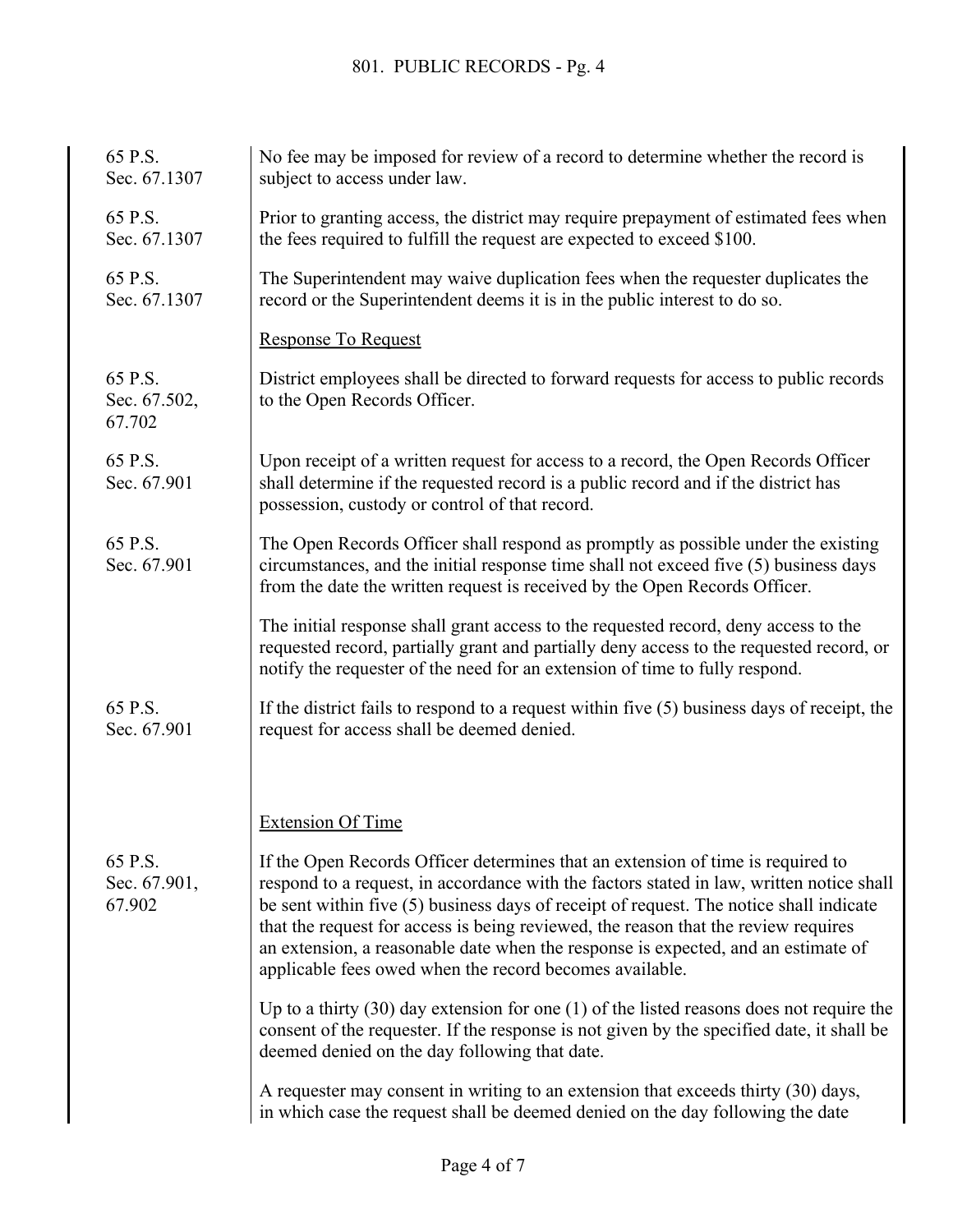|                                   | specified in the notice if the Open Records Officer has not provided a response by<br>that date.                                                                                                                                                                                                                                                                                                                                                                                                                                                                                                                                                                 |
|-----------------------------------|------------------------------------------------------------------------------------------------------------------------------------------------------------------------------------------------------------------------------------------------------------------------------------------------------------------------------------------------------------------------------------------------------------------------------------------------------------------------------------------------------------------------------------------------------------------------------------------------------------------------------------------------------------------|
|                                   | <b>Granting Of Request</b>                                                                                                                                                                                                                                                                                                                                                                                                                                                                                                                                                                                                                                       |
|                                   | If the Open Records Officer determines that the request will be granted, the response<br>shall inform the requester that access is granted and either include information on the<br>regular business hours of the administration office, provide electronic access, or state<br>where the requester may go to inspect the records or information electronically at a<br>publically accessible site. The response shall include a copy of the fee schedule in<br>effect, a statement that prepayment of fees is required in a specified amount if access<br>to the records will cost in excess of \$100, and the medium in which the records will<br>be provided. |
| 65 P.S.<br>Sec. 67.701            | A public record shall be provided to the requester in the medium requested if it<br>exists in that form; otherwise, it shall be provided in its existing medium. However,<br>the district is not required to permit use of its computers.                                                                                                                                                                                                                                                                                                                                                                                                                        |
| 65 P.S.<br>Sec. 67.701,<br>67.704 | The Open Records Officer may respond to a records request by notifying the<br>requester that the record is available through publicly accessible electronic means<br>or that the district shall provide access to inspect the record electronically. If the<br>requester, within thirty (30) days following receipt of the district's notice, submits<br>a written request to have the record converted to paper, the district shall provide<br>access in printed form within five $(5)$ days of receipt of the request for conversion to<br>paper.                                                                                                              |
| 65 P.S.<br>Sec. 67.506            | A public record that the district does not possess but is possessed by a third party<br>with whom the district has contracted to perform a governmental function and which<br>directly relates to that governmental function shall be considered a public record<br>of the district. When the district contracts with such a third party, the district shall<br>require the contractor to agree in writing to comply with requests for such records<br>and to provide the district with the requested record in a timely manner to allow the<br>district to comply with law.                                                                                     |
| 65 P.S.<br>Sec. 67.706            | If the Open Records Officer determines that a public record contains information<br>both subject to and not subject to access, the Open Records Officer shall grant access<br>to the information subject to access and deny access to the information not subject to<br>access. The Open Records Officer shall redact from the record the information that<br>is not subject to access. The Open Records Officer shall not deny access to a record<br>if information is able to be redacted.                                                                                                                                                                     |
| 65 P.S.<br>Sec. 67.905            | If the Open Records Officer responds to a requester that a copy of the requested<br>record is available for delivery at the administration office and the requester does not                                                                                                                                                                                                                                                                                                                                                                                                                                                                                     |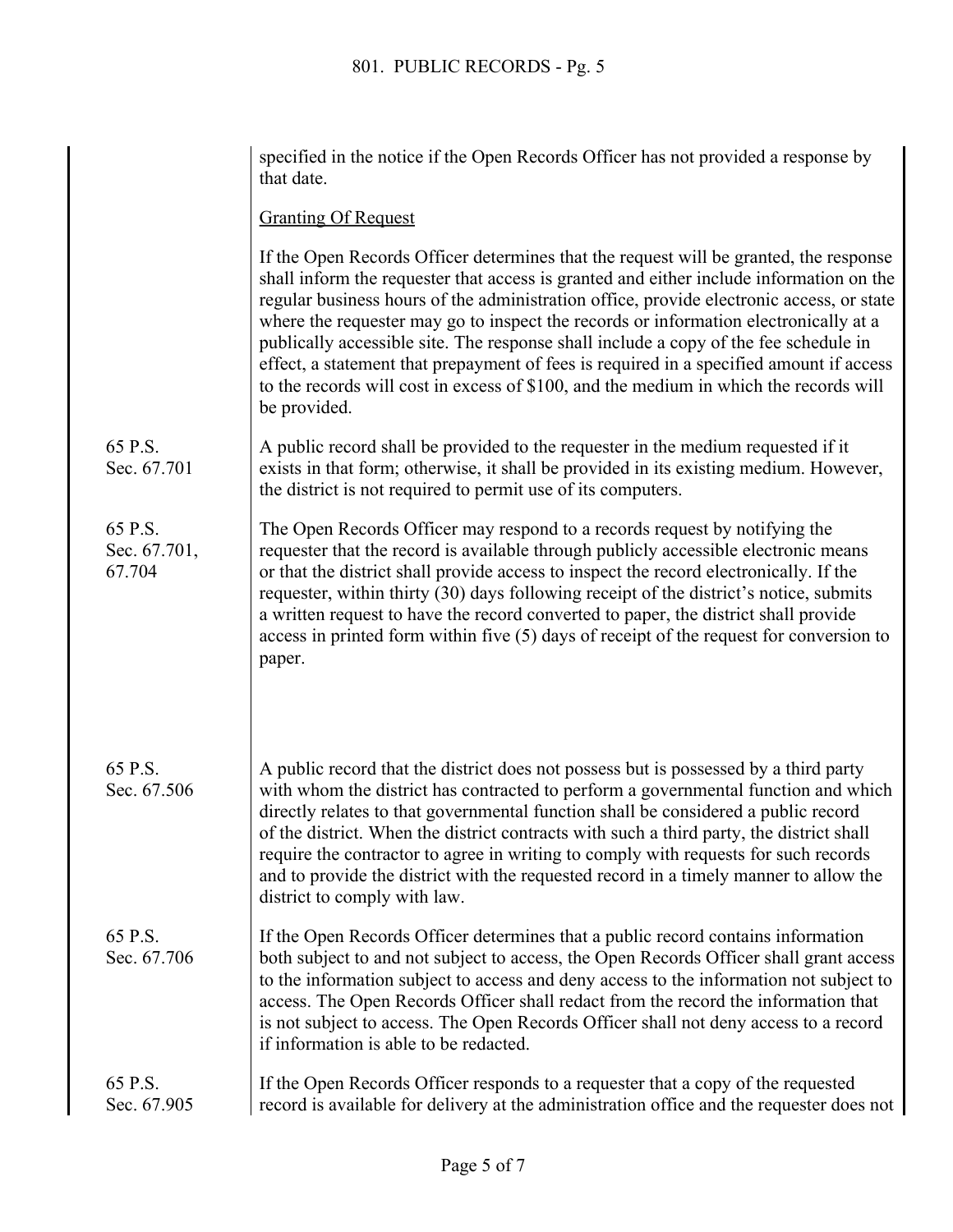|                                   | retrieve the record within sixty (60) days of the district's response, the district shall<br>dispose of the copy and retain any fees paid to date.                                                                                                                                                                                 |
|-----------------------------------|------------------------------------------------------------------------------------------------------------------------------------------------------------------------------------------------------------------------------------------------------------------------------------------------------------------------------------|
|                                   | <b>Notification To Third Parties</b>                                                                                                                                                                                                                                                                                               |
| 65 P.S.<br>Sec. 67.707            | When the district produces a record that is not a public record in response to a<br>request, the Open Records Officer shall notify any third party that provided the<br>record to the district, the person that is the subject of the record, and the requester.                                                                   |
| 65 P.S.<br>Sec. 67.707            | The Open Records Officer shall notify a third party of a record request if the<br>requested record contains a trade secret or confidential proprietary information, in<br>accordance with law and administrative regulations.                                                                                                      |
|                                   | Denial Of Request                                                                                                                                                                                                                                                                                                                  |
| 65 P.S.<br>Sec. 67.901,<br>67.903 | If the Open Records Officer denies a request for access to a record, whether in whole<br>or in part, a written response shall be sent within five $(5)$ business days of receipt of<br>the request. The response denying the request shall include the following:                                                                  |
|                                   | Description of the record requested.<br>1.                                                                                                                                                                                                                                                                                         |
|                                   | Specific reasons for denial, including a citation of supporting legal authority.<br>2.                                                                                                                                                                                                                                             |
|                                   | Name, title, business address, business telephone number, and signature of the<br>3.<br>Open Records Officer on whose authority the denial is issued.                                                                                                                                                                              |
|                                   | 4. Date of the response.                                                                                                                                                                                                                                                                                                           |
|                                   | 5. Procedure for the requester to appeal a denial of access.                                                                                                                                                                                                                                                                       |
| 65 P.S.<br>Sec. 67.506            | The Open Records Officer may deny a request for access to a record if the requester<br>has made repeated requests for that same record and the repeated requests have<br>placed an unreasonable burden on the district.                                                                                                            |
| 65 P.S.<br>Sec. 67.506            | The Open Records Officer may deny a request for access to a record when timely<br>access is not possible due to a disaster, or when access may cause physical damage<br>or irreparable harm to the record. To the extent possible, a record's contents shall be<br>made accessible even when the record is physically unavailable. |
| 65 P.S.<br>Sec. 67.706,<br>67.903 | Information that is not subject to access and is redacted from a public record shall be<br>deemed a denial.                                                                                                                                                                                                                        |
| 65 P.S.<br>Sec. 67.1101           | If a written request for access to a record is denied or deemed denied, the requester<br>may file an appeal with the state's Office of Open Records within fifteen (15)<br>business days of the mailing date of the Open Records Officer's response or deemed                                                                      |